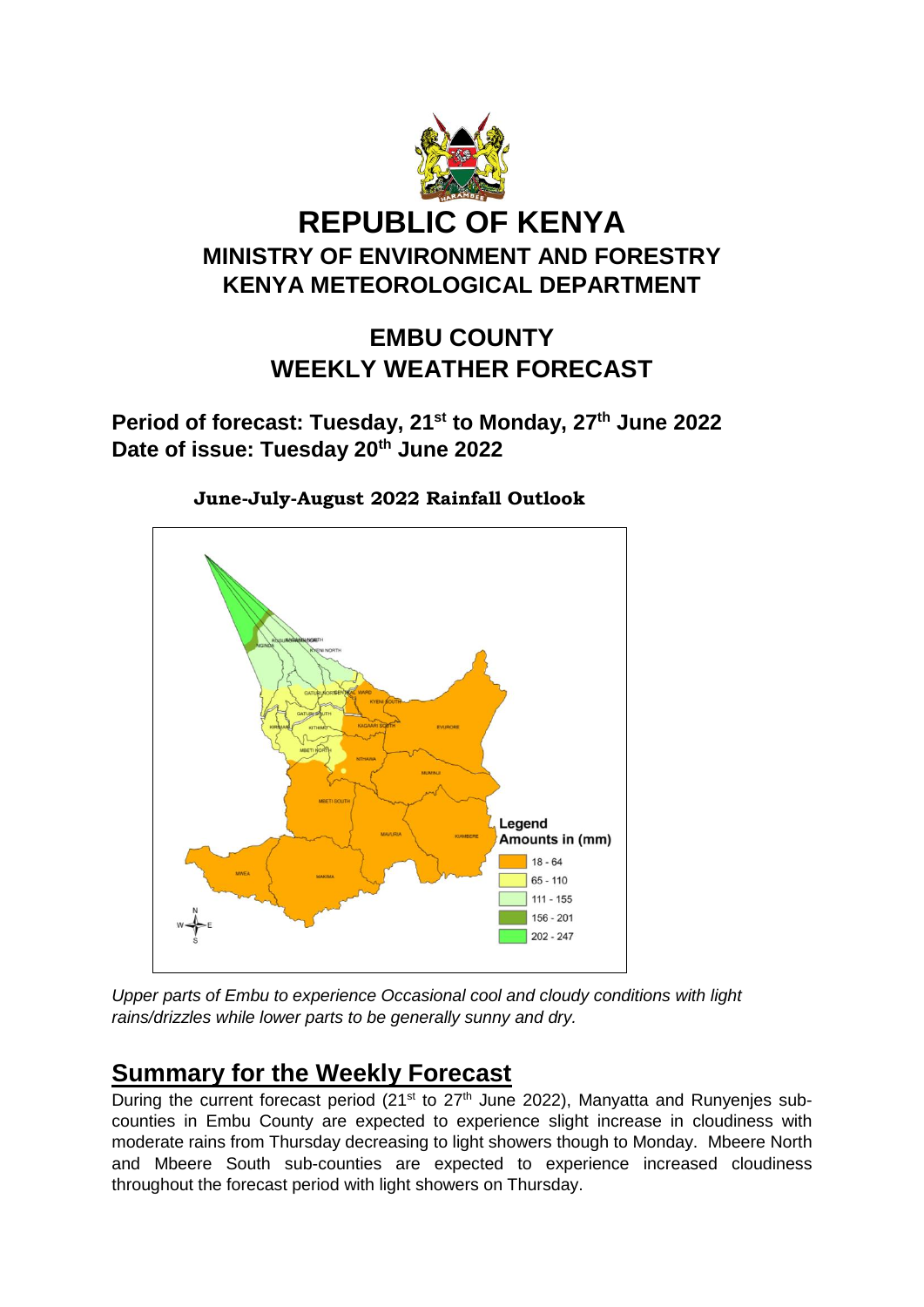|                               | <b>Tuesday</b>       | Wednesday              | <b>Thursday</b>                         | <b>Friday</b>        | <b>Saturday</b>      | <b>Sunday</b>  | <b>Monday</b>  |
|-------------------------------|----------------------|------------------------|-----------------------------------------|----------------------|----------------------|----------------|----------------|
| <b>Morning</b>                | Sunny<br>Intervals   | <b>Sunny Intervals</b> | $\frac{d}{dx}$<br><b>Moderate Rains</b> | <b>Light Rains</b>   | Light Rains          | Cloudy         | Light Rains    |
| <b>Afternoon</b>              | Sunny<br>Intervals   | <b>Sunny Intervals</b> | <b>Light Showers</b>                    | Cloudy               | Cloudy               | Cloudy         | Cloudy         |
| <b>Night</b>                  | <b>Partly Cloudy</b> | Cloudy                 | 44<br>Moderate<br><b>Showers</b>        | <b>Light Showers</b> | <b>Light Showers</b> | Cloudy         | Light Showers  |
| Rainfall<br>distribution      |                      |                        |                                         |                      | $\blacktriangledown$ |                | $\bigcap$      |
| <b>Maximum</b><br>temperature | $23^{\circ}$ C       | $24^{\circ}$ C         | $21^{\circ}$ C                          | $22^{\circ}$ C       | $21^{\circ}$ C       | $21^{\circ}$ C | $21^{\circ}$ C |
| <b>Minimum</b><br>temperature | $14^{\circ}$ C       | $14^{\circ}$ C         | $14^{\circ}$ C                          | <b>14C</b>           | <b>14C</b>           | $15^{\circ}$ C | $13^{\circ}$ C |
| <b>Hazards</b>                |                      |                        |                                         |                      |                      |                |                |

### **Manyatta and Runyenjes Sub-Counties**

#### **Key**

*Rainfall distribution symbols: inain is likely to fall in few places (less than 33%), inain is likely to fall in many places (33-67%),*  $\blacktriangledown$  *rain is likely to fall in most places (more than 67%)* 

| <b>Rainfall categories</b> |            |  |  |
|----------------------------|------------|--|--|
| Range                      | Category   |  |  |
| $< 5 \text{ mm}$           | Light      |  |  |
| $5 - 20$ mm                | Moderate   |  |  |
| 20 - 50mm                  | Heavy      |  |  |
| >50mm                      | Very heavy |  |  |